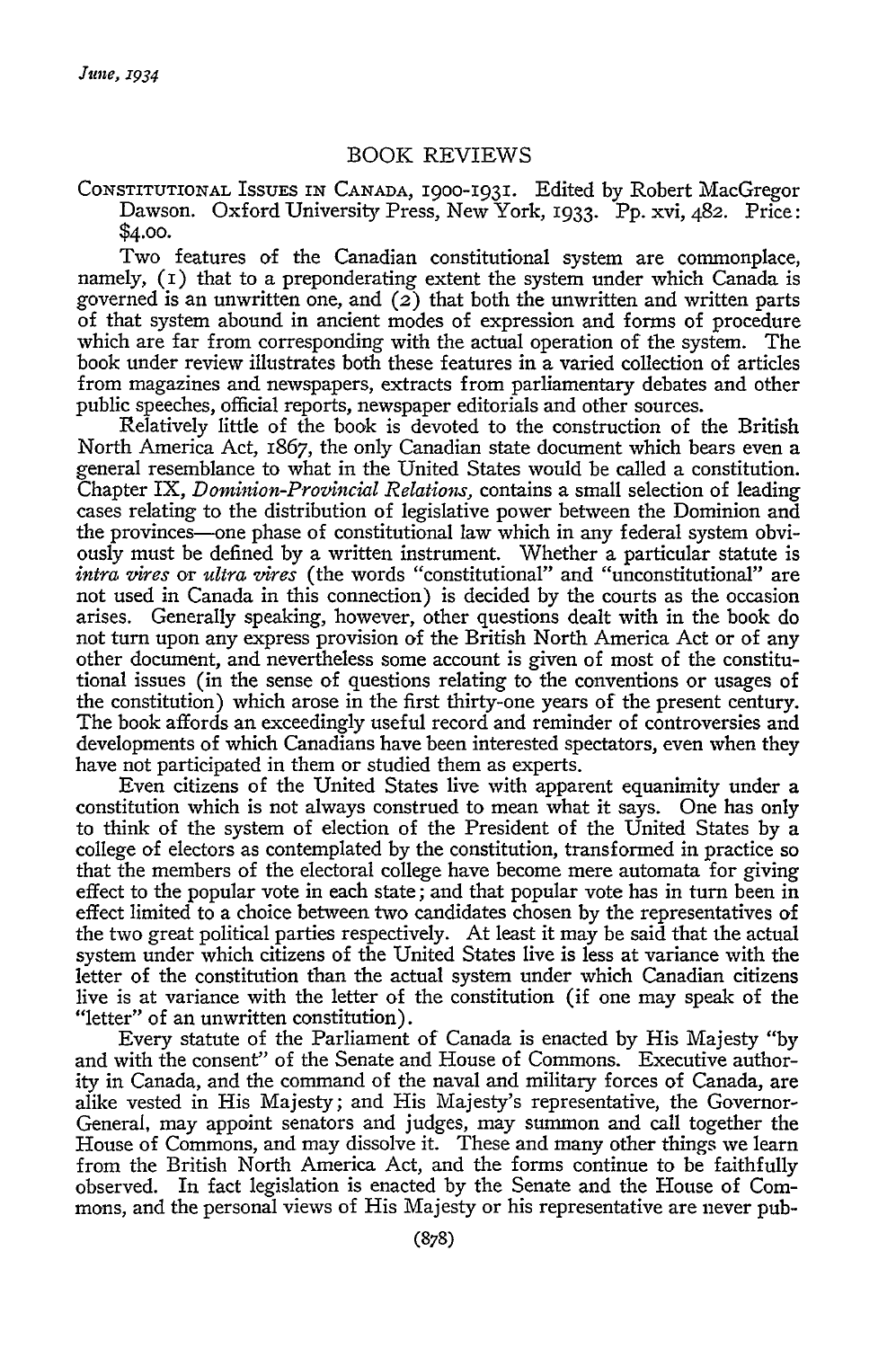licly asserted to the extent of the refusal of the royal assent. In fact the executive government is carried on by the King's Prime Minister for Canada and a "cabinet" of ministers chosen by the Prime Minister, who must at all times when Parliament is in session be able to secure a favourable vote of the House **of** Commons. Similar observations might be made as to the exercise of legislative power and executive authority in each province. Of all this the British North America Act says nothing.

Each chapter of the book under review begins with an appropriate quotation from *Alice's Adventures in Wonderland* or from *Through the Looking-Glass* and a short introduction **by** the editor.

Chapter I is entitled *The Constitution,* and is subdivided under the headings *The Unwritten Constitution* and *Constitutional Amendment and Development.* An interesting example of the subjects discussed in this chapter is the question of the amendment of the British North America Act. Being an Act of the British Parliament, the statute did not need to provide for its own amendment and contains no provision for that purpose. It could of course be amended by the British Parliament, as a matter of law, without any one else's consent, but as a matter of constitutional usage the British Parliament has amended the statute only at the request of Canada. In 1876 objection was taken in the Canadian House of Commons to any amendment of the British North America Act being made by the British Parliament, even at the request of the Canadian government, without the previous assent of the Parliament of Canada, and it was suggested that the individual provinces might have to be consulted. More recently the "compact theory" of confederation has been advocated and elaborated in support of the view that the assent of the provinces should be obtained before the statute is further amended. In these circumstances, when by the Statute of Westminster, 1931, the power of the Parliament of Canada to enact legislation repugnant to legislation of the Parliament of the United Kingdom was recognized, the repeal or amendment of the British North America Act was, at Canada's request, expressly excepted, so as, in effect, to leave this particular matter in *statu quo.* The importance of the matter at the present moment is emphasized by the statements made by the Prime Minister in the House of Commons on the 11th and 13th of April, 1934, suggesting  $(i)$  that some rearrangement of the distribution of powers between Dominion and provinces is essential to enable the Dominion adequately to legislate with regard to social services of nation-wide scope, and (2) that while from the legal standpoint the request of the Parliament of Canada would be sufficient to procure an amendment of the British North America Act, from the political standpoint any change which might infringe upon the rights of the provinces which were parties to the confederation compact would require careful consideration.

Chapter II is entitled *The Governtor-General.* After some account of *The Governor-General before the War* ("Once," said the Mock Turtle at last, with a deep sigh, "I was a real Turtle"), nearly twenty pages are devoted to the constitutional crisis of 1926, arising out of Lord Byng's refusal to grant a dissolution to the Liberal Prime Minister (as to which the editor uses language which is perhaps not in keeping with the impartiality of his observations on other controversial topics), and the chapter ends with *The Governor-General Today,* acting under new forms of letters patent, instructions and commission prepared in accordance with the report of the Imperial Conference of 193o. The present incumbent of the office was appointed in 1931 by His Majesty on the advice of his Prime Minister for Canada.

It is of course the responsibility of the executive branch of the government to the elected legislative chamber which is usually regarded as the chief distinguishing feature of the constitutions of all the republican kingdoms which are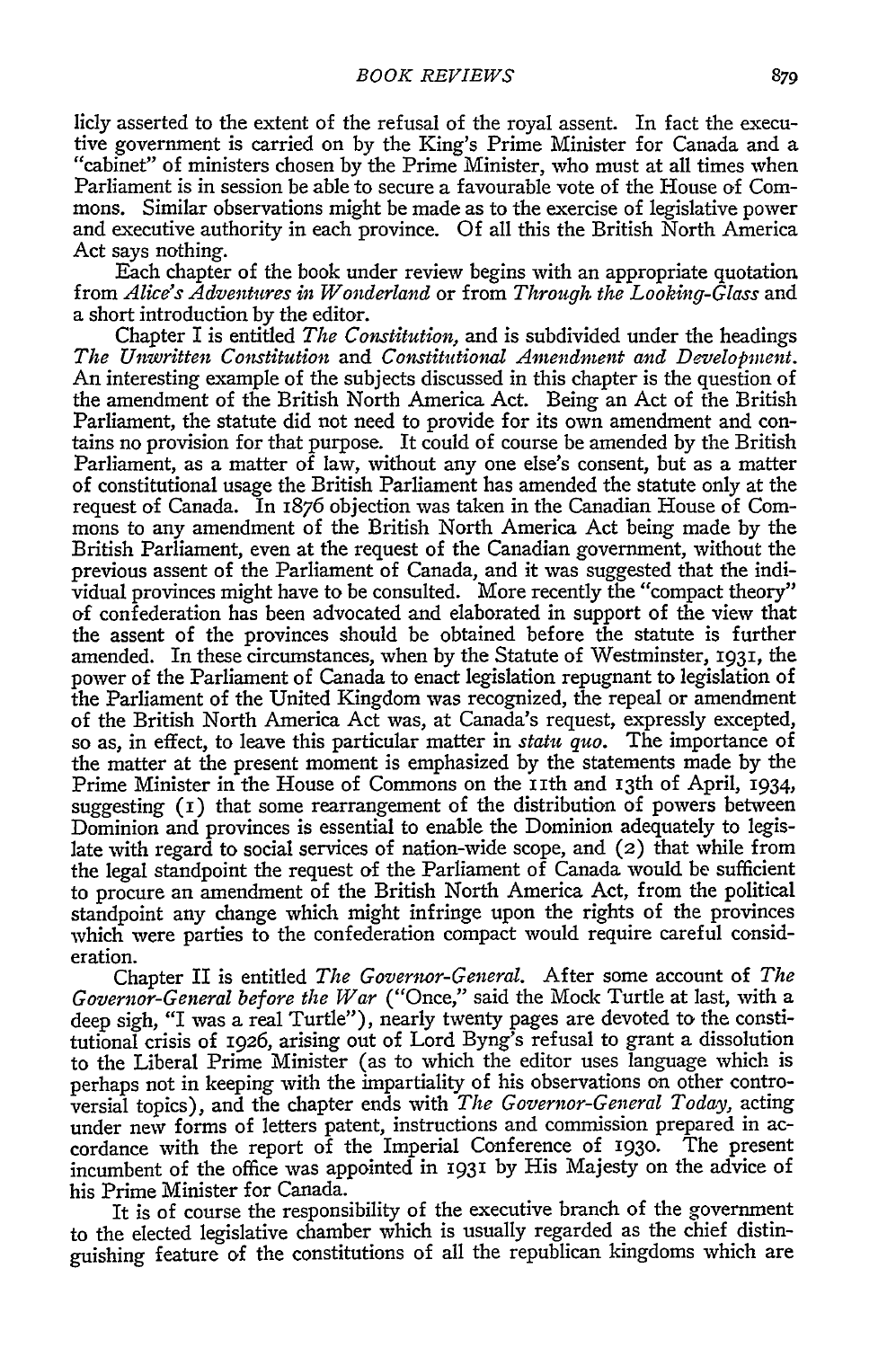members of the British Empire (as well as the constitution of the French Republic), and which affords such a striking contrast with the constitution of the monarchical republic of the United States and the constitutions of the Central and South American republics. While the contrast just mentioned remains broadly true, yet in actual practice the situation is of course not so simple. In Canada the House of Commons may in theory compel the resignation of the cabinet at any time, but in practice if any party is in a substantial majority in the House of Commons, party cohesion is sufficiently strong to prevent a vote adverse to the cabinet, and it is the cabinet which in effect dominates the House, and not the House the cabinet. General statements are, however, likely to give a misleading impression of a complex situation, and a useful corrective is afforded by the contents of Chapters III and VIII. The former, entitled *The Cabinet* (the Lion and the Unicorn fighting for the Crown-"and the best of the joke," said the King, "is that it's my crown all the while") deals with topics such as cabinet unity and joint responsibility, the functions of the prime minister and the relations of the cabinet and Parliament. Chapter VIII, entitled *Political Parties,* is a long chapter which begins with a reference to Tweedledum and Tweedledee, and is devoted to such topics as party platforms, the lack of distinguishing features in Canadian political parties, the selection of a party leader, relation of party leaders to party platform or party policy, and revolts against the old parties.

There are also chapters, which can only be mentioned here, on *The House of Commons, The Senate, The Civil Service,* and *The Judiciary.*

Altogether the book is an admirable collection of documents, official and unofficial. On some topics a reader would have been glad to have more material, but that is only saying that the book is not exhaustive. It would be difficult to make a better selection within the space of less than **500** pages. We cannot properly complain, though we may regret, that the book is not a bigger one.

*John D. Falconbridge.*

*Osgoode Hall Law School, Toronto.*

**CASES ON CRIMINAL** LAw (Third Edition). By William **E.** Mikell. West Publishing Co., St. Paul, 1933. Pp. 736. Price: **\$5.00.**

Professor Mikell's first casebook on Criminal Law was published in 1903. In 19o8 he published the first edition of his *Cases on Criminal Law* in the American Casebook Series, containing 597 pages of case materials. The second edition, grown to 788 pages of cases, appeared in 1925. Apparently unwilling to make his casebook uncoverable in the traditional time allotted to Criminal Law, he now gives us the third edition, contracted to 736 pages of text and notes, an editorial accomplishment seldom achieved in new editions of casebooks. The number of chapters in his analysis has remained almost constant throughout the three editions, with twenty-one in the first, twenty in the second, and twenty-one in the third. Some forty-five cases in the second edition are omitted in the third, as compared with about thirty new cases added in the latter. Twenty-two of the thirty added cases were decided after publication of the former edition in 1925, and all of the thirty are American cases except four, which are English. The text of the book contains some four hundred cases in all. About eighty of these, or twenty *per cent.* of the total, have been decided since **19oo,** thirty-four since 1920. A half dozen are as recent as 1932, and one was decided in 1933, the year of publication. These new cases are embellished with adequate notes.

Two of the new cases are inserted in the chapter on *Conspiracy,* and introduce modern problems not illustrated in the former edition, *viz.,* white slave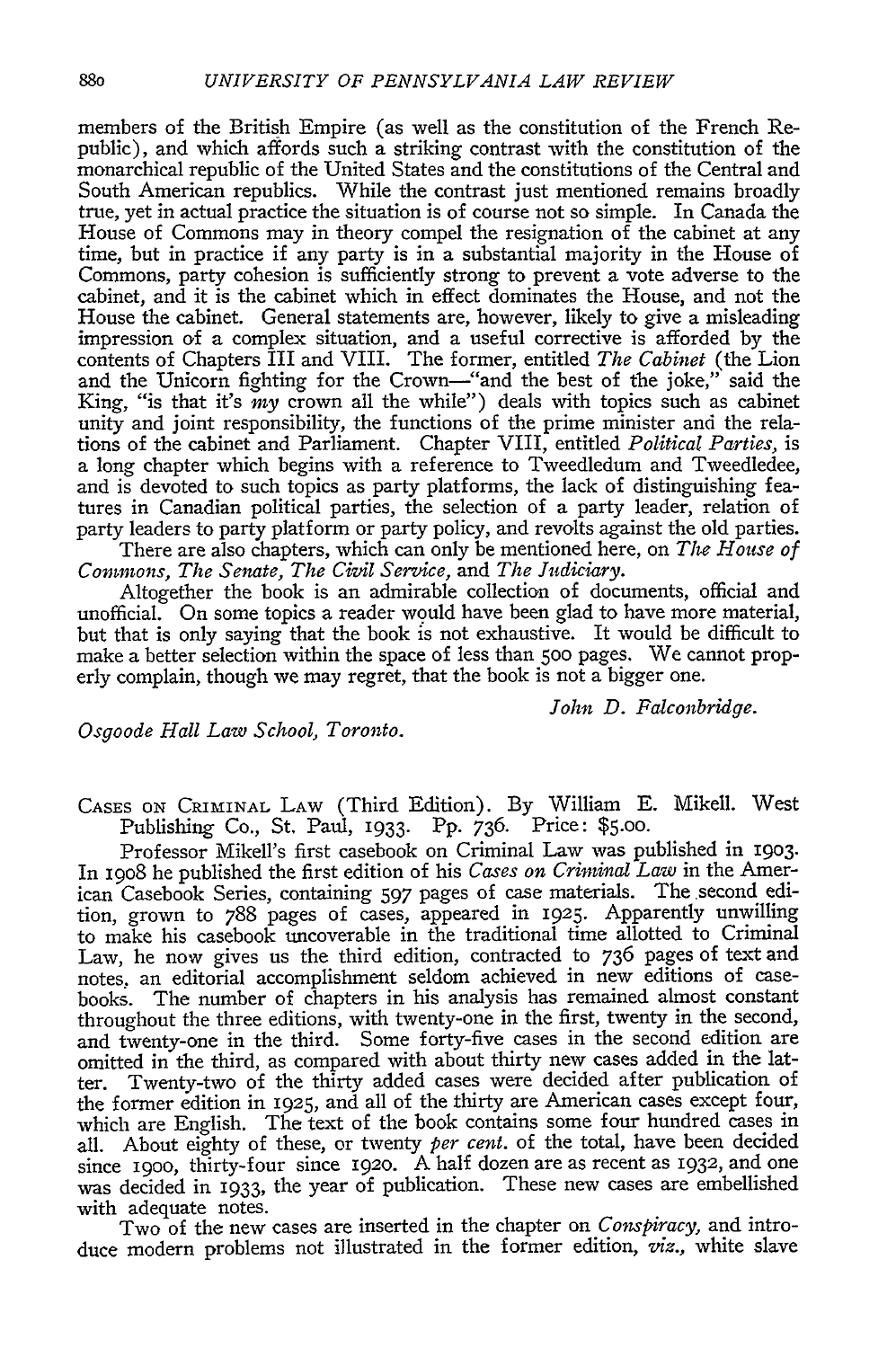traffic under the Mann Act,<sup>1</sup> and the matter of smuggling Chinese into the United States in violation of the Immigration Laws.<sup>2 S</sup>Iwo 1932 cases introduce problems under Prohibition,—one<sup>3</sup> the matter of entrapment under the Eighteenth Amendment, occupying eleven pages, and garnished with the citation of many kindred cases and some law review articles, the other 4 being a case of murder by a national prohibition officer in the State of Virginia. Four of the new cases concern the now ubiquitous automobile, presenting the problems of aggravated assault with an automobile, $<sup>5</sup>$  using a motor vehicle without</sup> authority, $\epsilon$  larceny of automobile license plates,<sup>7</sup> and the automobile stealing racket.<sup>8</sup> The one 1933 case<sup>9</sup> is an indictment for attempting to secure money by false pretenses against a fake physician treating patients *in absentia.*

Although Professor Mikell does not divide the book into parts, the contents lend themselves logically to division into four parts. Part I would include Chapters **I,** 2 and 3, dealing respectively with *Sources of the Crimnal Law,* state and federal, *The Nature of Crime,* showing what kinds of acts were regarded as punishable at common law, and the *Elements of Crime,* or act and intent. Part II would include specific crimes, Chapters 4 to 17, inclusive. Part III would contain Chapters 18, **19** and *20,* entitled, respectively, *Defenses Involv*ing the Mens Rea, Defenses in Justification or Excuse of the Act, and Priv*ileged Acts.* Part IV would have only the one remaining Chapter, entitled *Combinations of Persons in Crime.* Specific crimes claim the lion's share of attention in this casebook, fourteen of the twenty-one chapters, and nearly **5oo** of the *763* pages, being devoted to illustration of *Assault, Battery and Mayhem, Rape, Homicide, Larceny, Embezzlement, Cheats and False Pretenses. Receizing Stolen Property, Burglary, Arson, Forgery, Libel, Perjury, Attempts,* and *Conspiracy,* in order.

There are no cases on Criminal Procedure in the book.<sup>10</sup>

The most noteworthy change in this edition is not the addition of the new cases, or the omission of certain old ones, nor even the modernization of the notes, but rather the new arrangement of chapters, and of cases within the chapters. Perhaps more of the old cases should have been omitted. Certainly more of the recent cases might well have been included. Certainly, also, the amplification of the old notes with new case citations and **law** review articles might well have been more extensive. But the writer has only praise for what he regards as Professor Mikell's prime achievement in the new edition—the new ordering of his materials throughout the book.

In the first place the treatment of specific crimes, including logically, it would seem, *Attempts,* and *Conspiracy,* is placed well over toward the first of the book, beginning within the first IOO pages, and following only the three introductory chapters dealing with *Sources of the Criminal Law, The Nature of Crime,* and *The Elements of* Crime-act and intent. Specific crimes thus precede such matters as *Defenses, Parties, etc.* In the previous edition specific

- **IAt** page 557. Gebardi v. United States, **287 U. S.** 112, 53 Sup. Ct. 35 (1932).
- At page 56o. Woo Wai v. United States, **223** Fed. **412 (C. C. A.** 9th, 1915). **'At** page 666. Sorrells v. United States, **287 U. S.** 435, 53 Sup. Ct. **210** (1932).
- 
- 'At page 678. Stinnett v. Commonwealth, 55 F. **(2d)** 644 (C. **C. A.** 4th, 1932).
- **'At** page **1O2.** Brimhall v. State, 31 Ariz. **522, 255** Pac. *165* **(1927).**
- 'At page *82.* Commonwealth v. Coleman, **252** Mass. 241, **147 N. E. 552 (1925).**
- <sup>7</sup> At page 384. Cowan v. State, 171 Ark. l18, *287* **S.** W. **201** (1926).
- 'At page **276.** Jarrott v. State, io8 Tex. Cr. 427, **1 S.** W. **(2d)** 619 (1928).
- <sup>9</sup> At page 527. Commonwealth v. Johnson, 167 Atl. 344 (Pa. 1933).

**"** Professor Mikell published some years ago a casebook on Criminal Procedure, and also an abridged edition of the same, both in the American Casebook Series.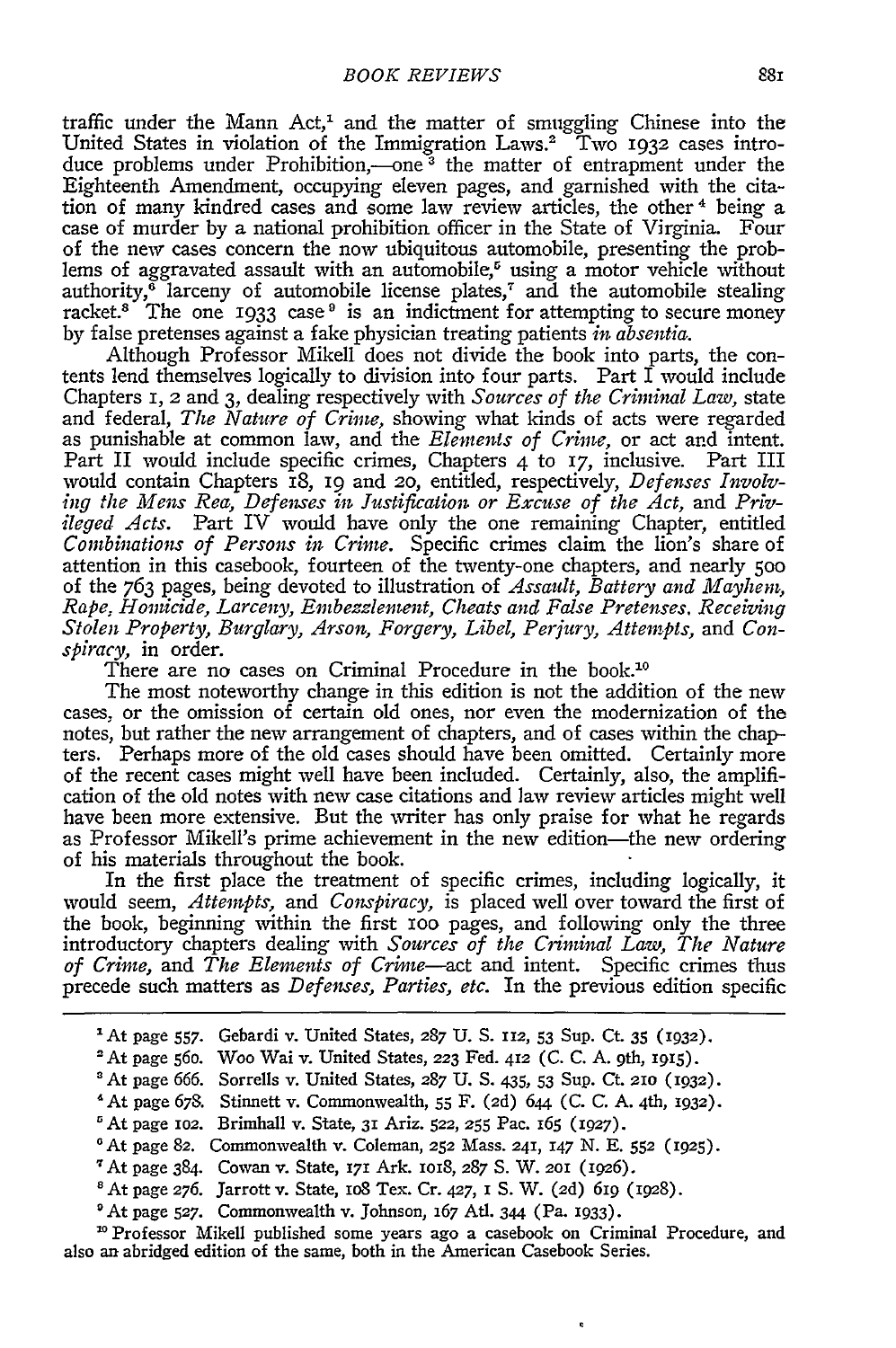crimes made up the final chapters of the book. The editor points out in his preface that "most defenses are valid when, and only when, they negative some element of the crime charged", and that it does not seem logical in the study of cases, at least, to have the student "study the defense in connection with a crime before he knows what the elements of the crime itself are". The writer agrees with Professor Mikell when he says he "believes . . . that the student will get a more orderly and clearer knowledge of the subject by mastering the elements of the various crimes before studying matters of defense".

Sufficient material for the preparation of the student for the study of the specific crimes seems to be incorporated in the first three chapters. And one should find little fault with the order of presentation of these specific crimes, the space devoted to each, or with the selection of cases in illustration of each one. The various grades of assault are presented first, *Assault, Battery and Mayhem,* then *Rape,* and finally *Homicide.* After the assaults comes *Larceny,* followed immediately by the related crimes of *Embezzlement, False Pretenses,* and *Receiving Stolen Property.* Then come *Burglary, Arson, Forgery, Likel,* and *Perjury,* and finally *Attempts,* and *Conspiracy,* both of which were treated in the second edition as illustrations of *The Sufficiency of the Act.* Specific crimes included in that edition but not retained in the third, are *False Imprisment and Kidnapping,* and *Abortion,* the three cases thereunder being omitted entirely.

It would be tedious to trace all the other interesting changes in arrangement of the chapters. As a type we may notice what happened to Chapter II of the second edition on *The Nature of Crinw.* There were three divisions of this chapter: i, *The Public Injury,* consisting of seven sections; 2, *Effect of Consent, Condonation, etc.,* consisting of five sections; and 3, *Effect of Coercion,* not sectionized. Division i with its seven sections remains intact both in text and notes, being Chapter 2 of the third edition. Divisions 2 and 3 disappear as such, and of the section topics *Consent, Negligence of the Person Injured, Guilt of the Person Injured, Condonation, Custom, Coercion,* all except *Consent* reappear as section topics in Chapter **19,** entitled *Defenses in Justification or Excuse of the Act,* with a new section, *Entrapment,* added to complete the chapter. The 21 pages of cases under *Consent* are distributed among various chapters. *State v. Beck,'1 Bartell v. State,2* and *State v. Allison,,"* are placed under Assault, Battery and Mayhem. Speiden v. State,<sup>14</sup> and State v. Abley,<sup>15</sup> are added to the *Burglary* cases, *etc.,* six of the cases being among those omitted entirely.

A glance at the chapter on *Larceny,* the longest in the book, shows how little the materials generally have been altered in the third edition. Two 1928 cases, one from Florida,<sup>16</sup> and one from Texas,<sup>17</sup> are inserted under *Caption and Asportation.* A *1919* Missouri case **' <sup>8</sup>**and a 1932 Connecticut case ' 0 are inserted under *The Trespass*, while a 1927 New York case<sup>20</sup> ousts one of the vintage of 1898 under the same topic. Finally a 1932 Pennsylvania Superior

|  |  |  |  | <sup>11</sup> At page 108. 1 Hill 363 (S. C. 1833). |  |
|--|--|--|--|-----------------------------------------------------|--|

- <sup>12</sup> At page 109. 106 Wis. 342, 82 N. W. 142 (1900).
- <sup>13</sup> At page 110. 24 S. D. 622, 124 N. W. 747 (1910).
- <sup>14</sup> At page 468. 3 Tex. App. 156 (1877).
- At page 470. **1o9** Iowa 61, 8o N. W. **225** (1899).
- "At page 274. Driggers v. State, 96 Fla. **232,** II8 So. 20 (1928).
- <sup>17</sup> At page 276. Jarrott v. State, 108 Tex. Cr. 427, **I** S. W. (2d) 619 (1928).
- "At page **319.** State v. Britt, 278 Mo. 510, 213 **S.** W. 425 **(1919).**
- IAt page 324. State v. Rapsey, **115** Conn. 540, 162 Atl. **262** (1932).
- "At page 353. People v. Noblett, 244 N. Y. 355, 155 N. E. 670 **(1927).**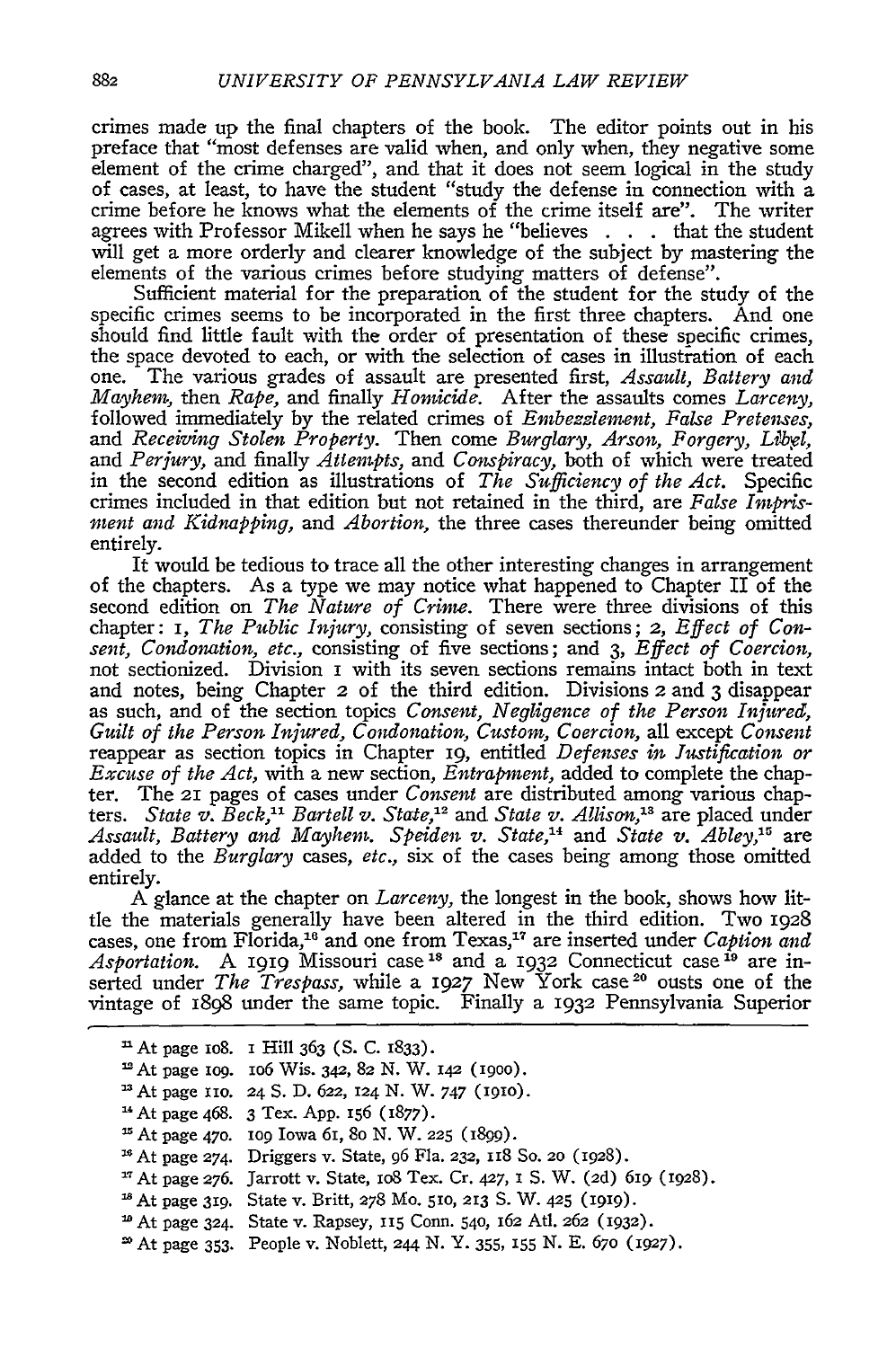Court case <sup>21</sup> is added under *The Animus Furandi*. Thus it is seen that in the *Larceny* chapter only six cases have been added and one omitted.

Judged by the standard cf other recent Criminal Law casebooks, Professor Mikell appears rather niggardly with his notes. They are now numbered consecutively throughout a chapter instead of case by case as before. The new notes are mostly on the new cases, with now and then an addition, or even subtraction, made in an old note. Legal periodicals were not cited in the former editions, and are all too sparsely added in the third. Somewhat extended instances of such new citations will be found in the notes under *Homicide*<sup>22</sup> on the "causal relation in general", under *Attempts*,<sup>23</sup> and under *Insanity*.<sup>24</sup> There are no citations to books and articles generally in the notes, nor is there a table of cited articles, such as one commonly finds in recent casebooks in this and other fields.

The table of cases seems complete and more free from omissions and errors than that in the preceding edition. The index in the back of the book is carefully compiled.

No functional approacher, Professor Mikell has here pursued the even tenor of the plan mapped out in the former editions so far as concerns the nature and general quality of the materials chosen for treatment. He continues primarily to develop the topics historically, presenting a sort of moving picture of the evolution from its common law sources of the criminal law of today. This he has done admirably. A better selection of cases for the purpose would be difficult to make and one can find little to criticize in either the ordering or editing of the cases and of the excerpts from Bracton, Britton, Coke, Hale, Blackstone, *et al.* For the teacher who wishes to present the Law of Crimes of today in its historical setting, not caring to delve deeply into criminology or penology, or who is willing to gather his own materials therefor, Professor Mikell's third edition should prove an excellent medium of instruction. He would likely provoke no quarrel with the editor except perhaps as to the meagerness of the notes, which has already been pointed out. Certainly the writer knows of no collection of cases on Criminal Law which is more interesting and more generally satisfactory for purposes of instruction.

*Paul E. Bryan.*

*Lamar School of Law, Emwry University.*

EssAYs **oN TORT AND** CRIME. By Nicholas St. John Green. George Banta Publishing Co., Menasha, 1933. Pp. vii, 220.

In the compilation of the writings of Mr. Green, the publishers have made little effort toward any grouping of such writings into related subjects. In fact, the nature of the articles which go to make up the volume renders such grouping a practical impossibility. Such articles might well be divided into fout classifications: law review articles, of which there are three; law review articles commenting upon treatises and texts of various writers, of which there are five; text notes to the eighth edition of Story on *Agency,* of which there are five; and notes to cases of current interest, of which there are fourteen.

Upon examination of the writings of this author, the reader is immediately impressed with his simplicity of style, with the total absence of words of ambiguous meaning and of technical phraseology. His language is clear, simple and direct.

 $n<sup>21</sup>$  At page 376. Commonwealth v. Deibert, 106 Pa. Super. 497, 163 Atl. 68 (1932).

 $22$  At page 168.

<sup>&</sup>lt;sup>23</sup> At page 537.

<sup>&</sup>lt;sup>24</sup> At page 611.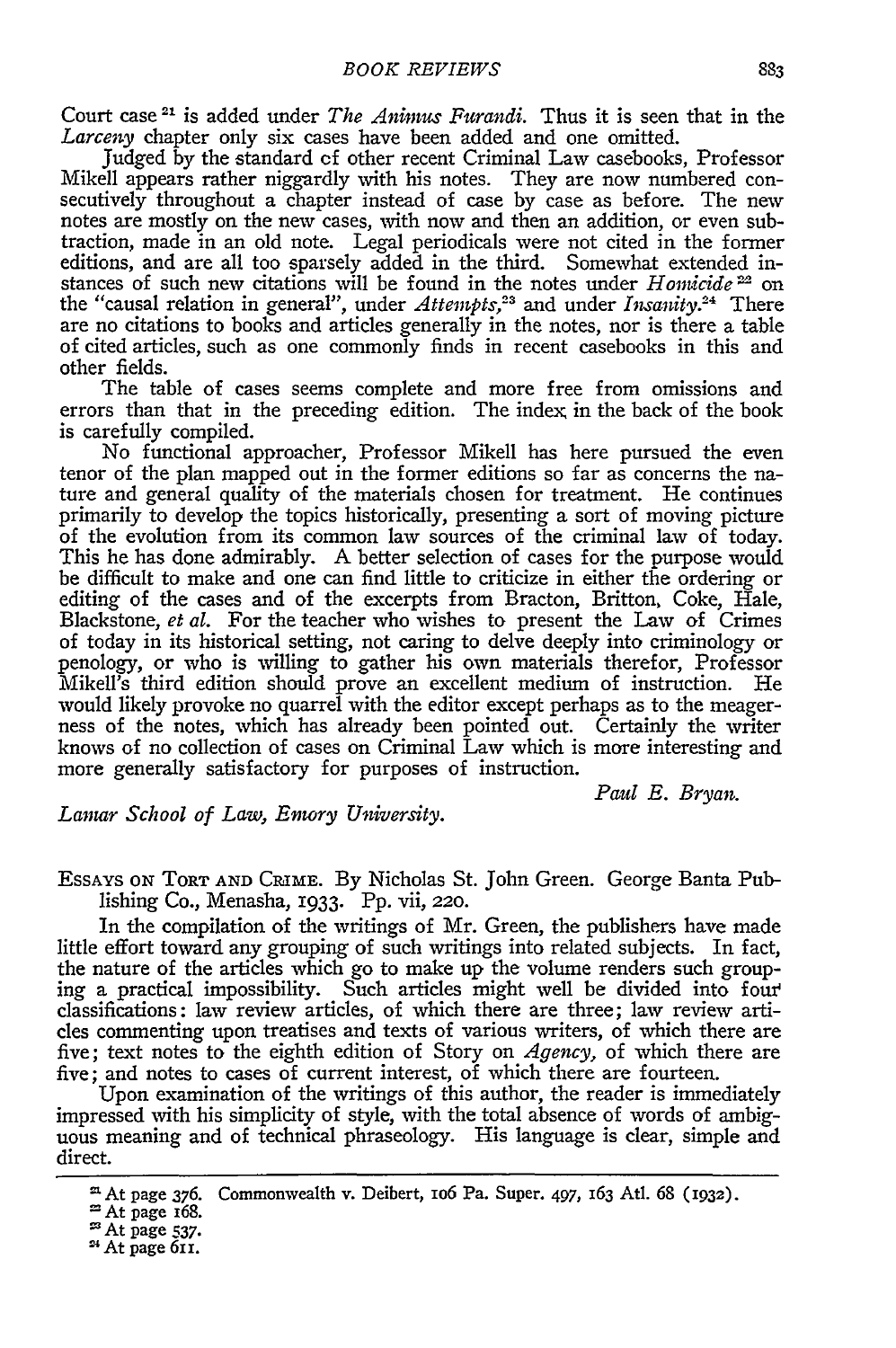In the treatment of the various subjects upon which he has written, the author has confined himself to a discussion of the general state of the law as of the time when he wrote, and has made no effort at foisting his own theories upon his readers, nor has he attempted any involved discussion of the subjects at hand. It may be said that, insofar as he has purported to go, the writer has done a very excellent piece of work in each of his articles and notes. In *Proximate and Remote Cause*, for example, there is no attempt at citation of cases, the involved factual situations of which render the application of the doctrine difficult, but he has confined his entire discussion to the one thought that there must be a clear conception of the meaning of proximate as distinguished from remote, in the legal sense, before there can be any clear understanding of the doctrine. Again, in the article dealing with *Married Womwn,* the writer has made no effort to discuss in any detail the doctrines prevailing with reference to the rights, duties, privileges and disabilities of such, but has confined himself to an explanation of the historical reasons for the present state of the law. He concludes with the prophecy that in the married women property acts, recently enacted, the first step toward legal recognition of married women may be seen, but confines himself to that simple statement, and makes no prediction as to the probable course which future acts of similar nature will take.

In dealing with *Slander and Libel* and *The Three Degrees of Negligence,* the writer has again confined himself almost entirely to a discussion of those subjects from the historical viewpoint and, while pointing out the difficulties which the recognized doctrines give rise to, explains such on the basis of the historical development of those subjects. He expresses disagreement with the view that there are three degrees of negligence, explaining the origin of the doctrine on the basis that it arose from a misconception of the meaning of words used **by** writers of the Roman Law.

The article on *Torts Under the French Law* develops into a comparison of the common law doctrine with that of the French, particularly with reference to proximate causation, in the law of Torts. The writer has indiscriminately intermingled the common law cases with those arising in France under the French law and, for clarity of meaning, the line between the two, in the discussion of the cases, should have been more clearly drawn. The article is most comprehensive in the variety of subjects and doctrines discussed, but there is no detailed discussion of any, with the exception of those where the question of proximate cause is involved.

Without attempting any detailed discussion of each of the articles comprising the volume, it may be said generally that the writer has shown a thoroughness for detail in each of the articles. Particularly good is his historical treatment of the various topics which he has undertaken to treat from that viewpoint, and several of his articles will be of interest chiefly on account of such treatment. In none do we find the extensive collection of cases and comment thereon such as is common to the majority of the articles of similar nature written today, and his discussion is usually confined to a statement of the present state of the law, with no attempt to go into any detailed criticism or comment. Seemingly, the author has meant to confine himself to fundamentals, and to omit technicalities, ramifications and hair-splittings, in his treatment of the subject matter of the articles which comprise this book.

The collection of the articles of this author in this volume will prove of value to those who are in search of historical explanations and developments of the doctrines set forth in certain of the articles contained therein, and those who desire a general statement of the fundamental principles relative to the subjects the author of these articles has discussed.

*J. M. McFadden.*

*University of Georgia School of Law.*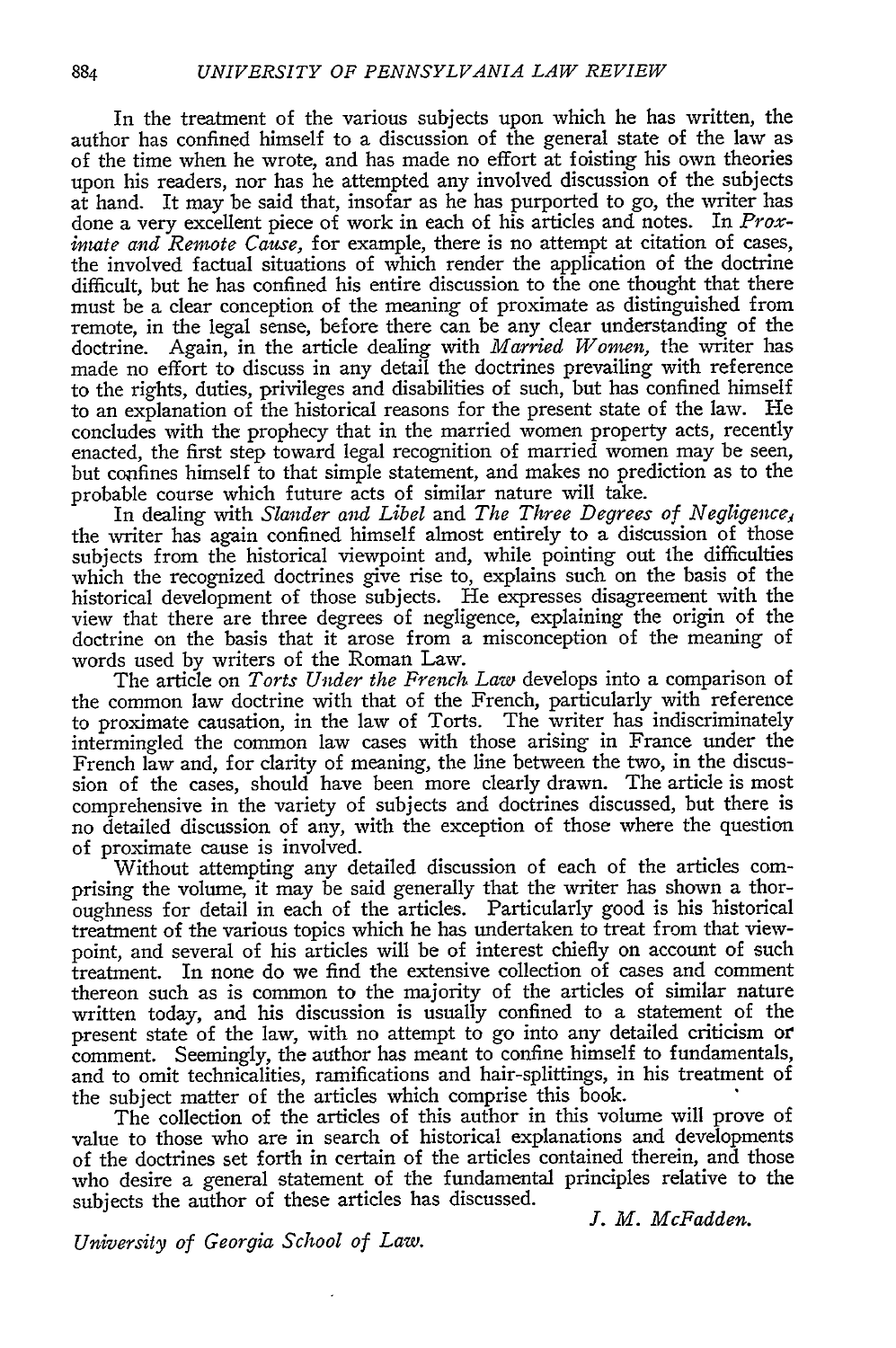FUNDAMENTAL LAW **AND** THE AMERICAN REVOLUTION, 176o-I776. By Charles F. Mullett. Columbia University Press, New York, 1933. Pp. 216. Price: **\$3.00.**

To many patient students it has been a matter of interest to discover what was in the minds of those who, in the decade or more of argument which preceded the Revolutionary War, supported resistance to the authority of Great Britain. As a result of such labors it has now become common knowledge that there was a progress or development in the colonial argument, which evolved from attacks on individual measures, such as the Writs of Assistance or the Stamp Act, to the deeper denial of the right, first, of any taxation and, afterward, of any legislation for the colonies, on the part of the British Parliament; and which ultimately, by denouncing the power of the Crown, prepared the way for independence. In this progress of dialectic the exponents of the colonial position, wishing to deny the plenary power of Parliament, drew very largely on English history and English law-for the most part, of an earlier day. But, apart from English legal precedents, and the early experience of the colonies, the great refuge of the colonial advocates came to be the doctrine that there was a law over and above that of Parliament, a law which they generally spoke of as the law of nature. This idea of a law superior to that of the statute-making body has been the subject of a vast literature, covering in its sweep the whole history of thought of the western world. To show how this concept of a superior or, as he calls it, "fundamental" law, was used by the writers of the Revolutionary epoch is the goal which Dr. Mullett has set for himself in the volume now under consideration.

Beginning with a discussion of the continental, English and colonial sources, Dr. Mullett when he reaches the period of the Revolution considers in three chapters fundamental law, first, in its relation to taxation and personal rights; secondly, in connection with the plea for exclusive internal legislation; and lastly, with reference to the demand for an "equality of status" in the British Empire. That these chapters follow a certain rough chronological order appears from the fact that, of the more important leaders of thought, James Otis, Samuel Adams and Daniel Dulany, the younger, are discussed in the first; John Dickinson in the second; and James Wilson and Thomas Jefferson in the third. But, as not only these worthies but many of their lesser contemporaries expressed themselves on more than one aspect of the argument, there is produced an effect of repetition which is at times confusing. As the ground has been gone over so often, there lies upon the author some necessity for justifying another treatment of this period: and this is found in his effort at inclusiveness. He has made a diligent search in the pamphlet literature of the Revolutionary period; indeed, it is, we hope, not unkind to say that the very number of persons of whom Dr. Mullett undertakes to write in the slightly more than one hundred pages of these three chapters is so large as to render inevitable in many cases an impression of tenuosity. Even when he discusses a writer so important as James Wilson, the compression is so great that the points which were distinctive in Wilson's arguments are not clearly differentiated from those which were frequently stated by others. Moreover, the endeavor to follow the work of each individual prevents any systematic constructive presentation in one place of the value of the natural rights philosophy to the statesmen of the Revolution. To the reviewer it appears that Dr. Mullett's treatise would have been greatly improved by a concluding chapter devoted to this end.

Dr. Mullett's bibliography, at first sight impressive, reveals, upon closer examination, some limitations. The continental writers seem to be somewhat overstressed, in view of the fact that their influence is summed up in just twenty pages of the text; and the citation of "Augustine, City of God (Edinburgh 1919), 2 vols." would seem to need a slight elaboration. It is to be suspected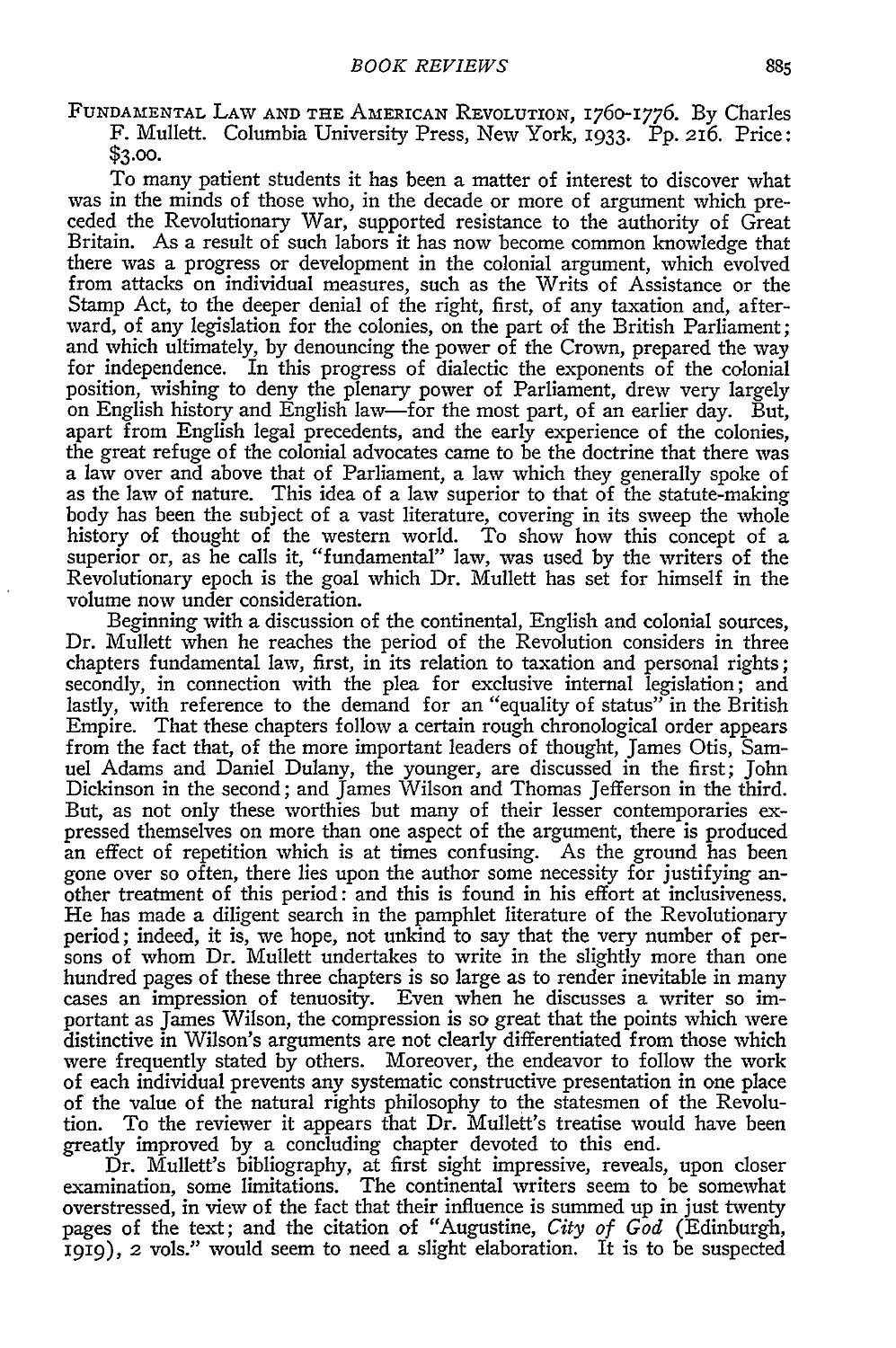that "Scotus" in the title of George Buchanan's work, *De Jure Regni,* should be "Scotos". Thomas Burnet appears in this spelling of his name in the text and in the index, but as Burnett in the bibliography and in a footnote. One writing of the Fortescue of the eighteenth century, cited in the footnotes, is not listed in the bibliography; nor are the works of William Molyneux there to be found. Among the "Colonial Official Records, Etc." one does not find Hening, *Statutes,* and in the "Colonial Collected Writings, Pamphlets, Correspondence," the work of the elder Daniel Dulany is cited not quite correctly as to title, while the place of publication was not Baltimore, but Annapolis. The list of secondary authorities gives less occasion for criticism.

*St. George L. Sioussat.*

*University of Pennsylvania.*

BLACK'S LAW DICTIONARY. By Henry Campbell Black. Third Edition **by** the Publisher's Editorial Staff. West Publishing Co., St. Paul, 1933. Pp. viii, 1944. Price: \$6.50.

The preceding editions of this well known law dictionary were published in 1891 and **191o.** The present volume is much more than a mere reprint of the second edition: new words have been included, old definitions have been altered, and many additional citations to cases containing illustrations of uses of defined words or terms have been inserted. Despite the fact that this third edition is not the product of the original editor, the standard of the earlier editions has been preserved. The book is compact, handy, well bound and printed, and contains a minimum of typographical errors. A sampling of the definitions, *i. e.,* the first word or phrase on every tenth page, in this and other works of similar scope reveals no marked variation in the merits of the respective volumes.

A number of defects, however, common to all of the law dictionaries examined, including the one under review, did appear. In the first place they entrench far too much upon the province of the English dictionary. Law dictionaries should be limited to words or terms which are peculiar to the legal vocabulary or which have a lay definition that does not adequately describe their legal usage. A random turning of the pages of Black's *Law Dictionary* discloses scores of words such as alehouse, aristocracy, chain, double, gentlewoman, monogram, prelate, which would seem to have no proper place in a law dictionary for the reason that, judged even **by** the standard of the editor's own definition or discussion, they have no particular legal significance. One suspects that there may be a commercial reason behind the padding of "law" dictionaries with such words. Possibly a tome of modest dimensions such as Frederic **J.** Stimson's concise little dictionary of less than **350** pages cannot be sold as readily as the expansive modern one-volume law dictionaries which, while appearing to be more comprehensive, may have little additional utility to the discriminating user.

In the second place these dictionaries attempt to define many words such as title, property, possession, negligence, fraud, which defy definition because they are employed in legal terminology in a variety of senses for a variety of purposes. Such words are used sometimes to denote facts, at other times to connote legal' consequences, and only when they appear as terms in propositions can one intelligently discuss whether their usage is accurate, that is, convenient or feasible for the purpose of conveying the desired thought. Accuracy of usage in this sense is a matter of feeling which comes with experience and cannot be demonstrated **by** an examination of such terms *in vacuo.* With respect to such words the greatest service a law dictionary could render to the student is to warn him against attempting to arrive at a concise crystallized definition for the reasons above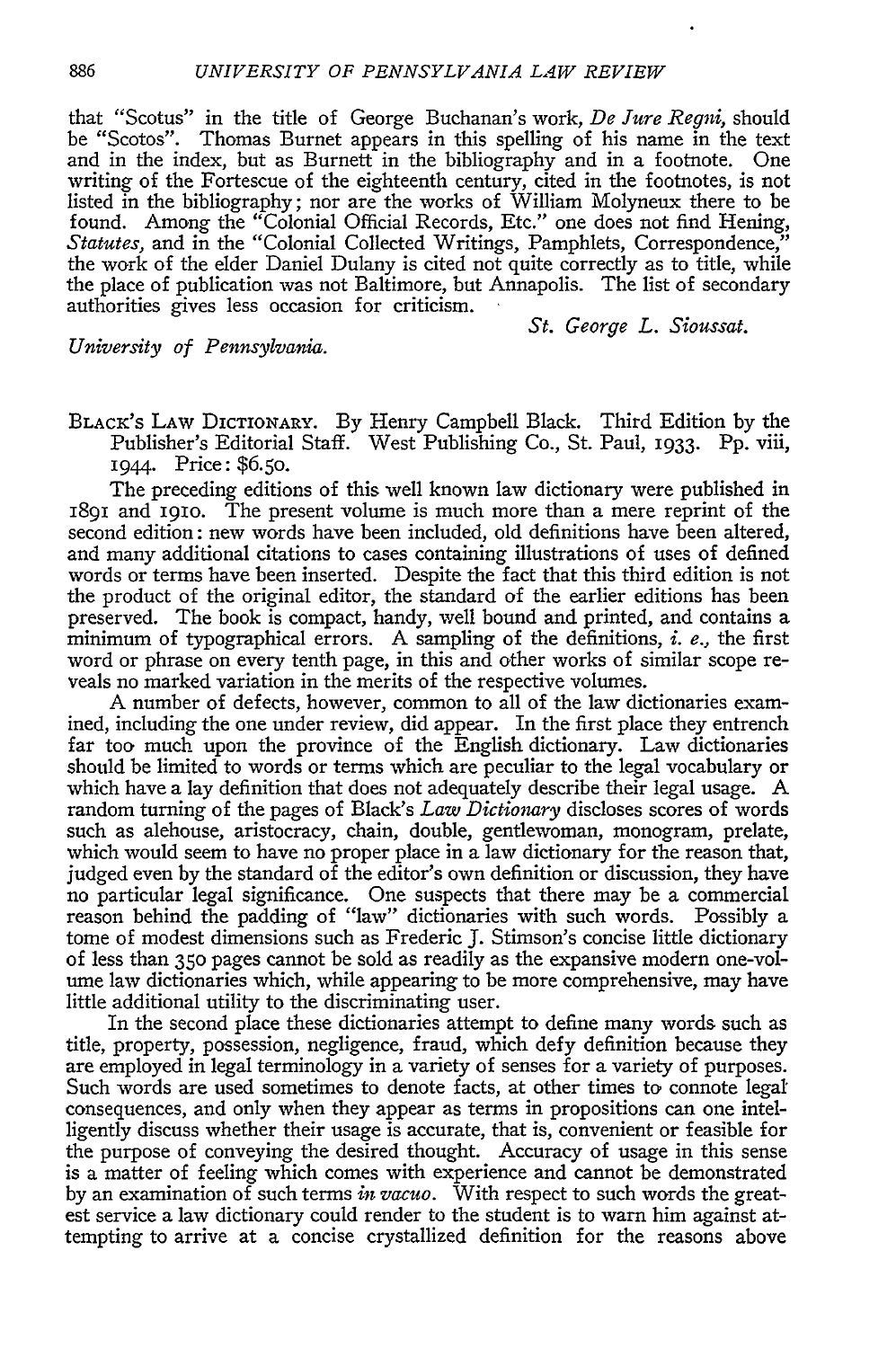advanced. Deluding or encouraging the student in the belief that words of this ilk are definable in the conventional sense is to hinder rather than to advance his legal training. Perhaps it is not too much to hope that some day there may appear an honest law dictionary not replete with commonplace words, in which the editor does not hesitate to discuss where definition is fatuous.

*Alexander Hamilton Frey.*

*University of Pennsylvania.*